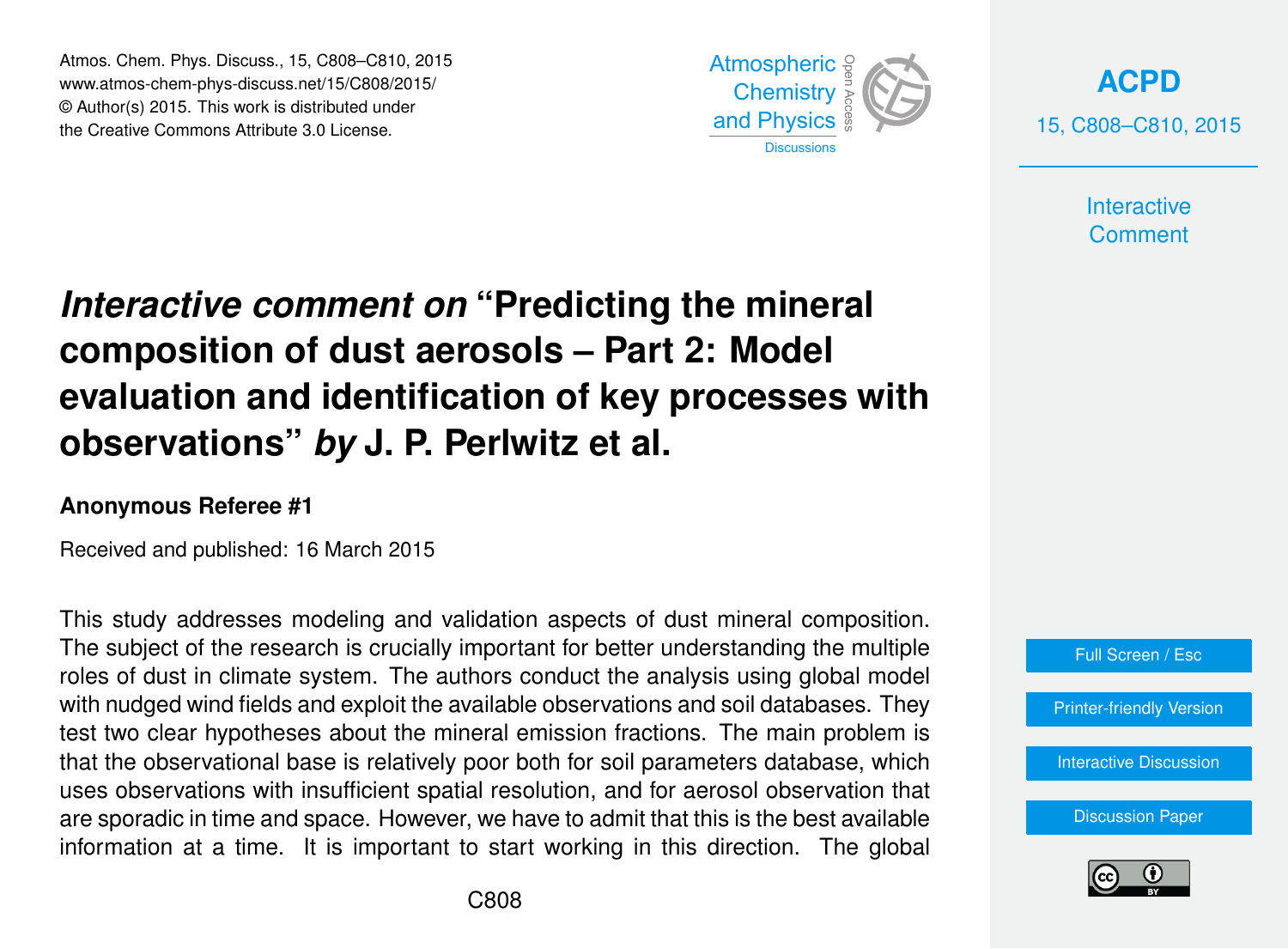approach has advantage, as it allows incorporating available observations all over the world. However, it is low resolution and is very poorly supported by observations in the Southern Hemisphere. Similar regional studies have to be encouraged in future. The minor comments are given below.

Comments:

I would suggest the authors once more report their emission scheme. It would be more convenient for a reader to have this information just in the text but not in the references.

P 3, 25-30: It sounds like the most important assumptions are semi-hypothetical. Could you elaborate on this and add explanations.

P 4, 1-10: Dust particles will be processed in the atmosphere both microphysically and chemically. You have to clearly discuss this and mention what model actually accounts for.

P 4, 20: I do not think it is good idea to nudge winds at all levels assuming, e.g., that the surface flow is strongly controlled by the topography and it is different in the GISS ModelE and NCEP reanalysis. I would nudge in the boundary layer. Is nudging coefficient altitude dependent? Please elaborate on this issue.

P 4, 25: Aerosol optical depth is the most important observed/retrieved characteristic. There should be some comparison included.

P 5, 3: Change "will be" to "are"

P 5, 5-10: MMT covers the entire world but how many observations they really had to build those mineralogical fields?

P 5, 10-15: Is there any physical bases why we can assume that iron oxides are equally abandoned in clay and silt fractions? Could you please clarify this issue.

P 5, 20-25: Is it observations from one place used to verify the distribution of minerals over the size bins? Please comment on this and clarify in the text.

**[ACPD](http://www.atmos-chem-phys-discuss.net)**

15, C808–C810, 2015

**Interactive Comment** 

Full Screen / Esc

[Printer-friendly Version](http://www.atmos-chem-phys-discuss.net/15/C808/2015/acpd-15-C808-2015-print.pdf)

[Interactive Discussion](http://www.atmos-chem-phys-discuss.net/15/3577/2015/acpd-15-3577-2015-discussion.html)

[Discussion Paper](http://www.atmos-chem-phys-discuss.net/15/3577/2015/acpd-15-3577-2015.pdf)